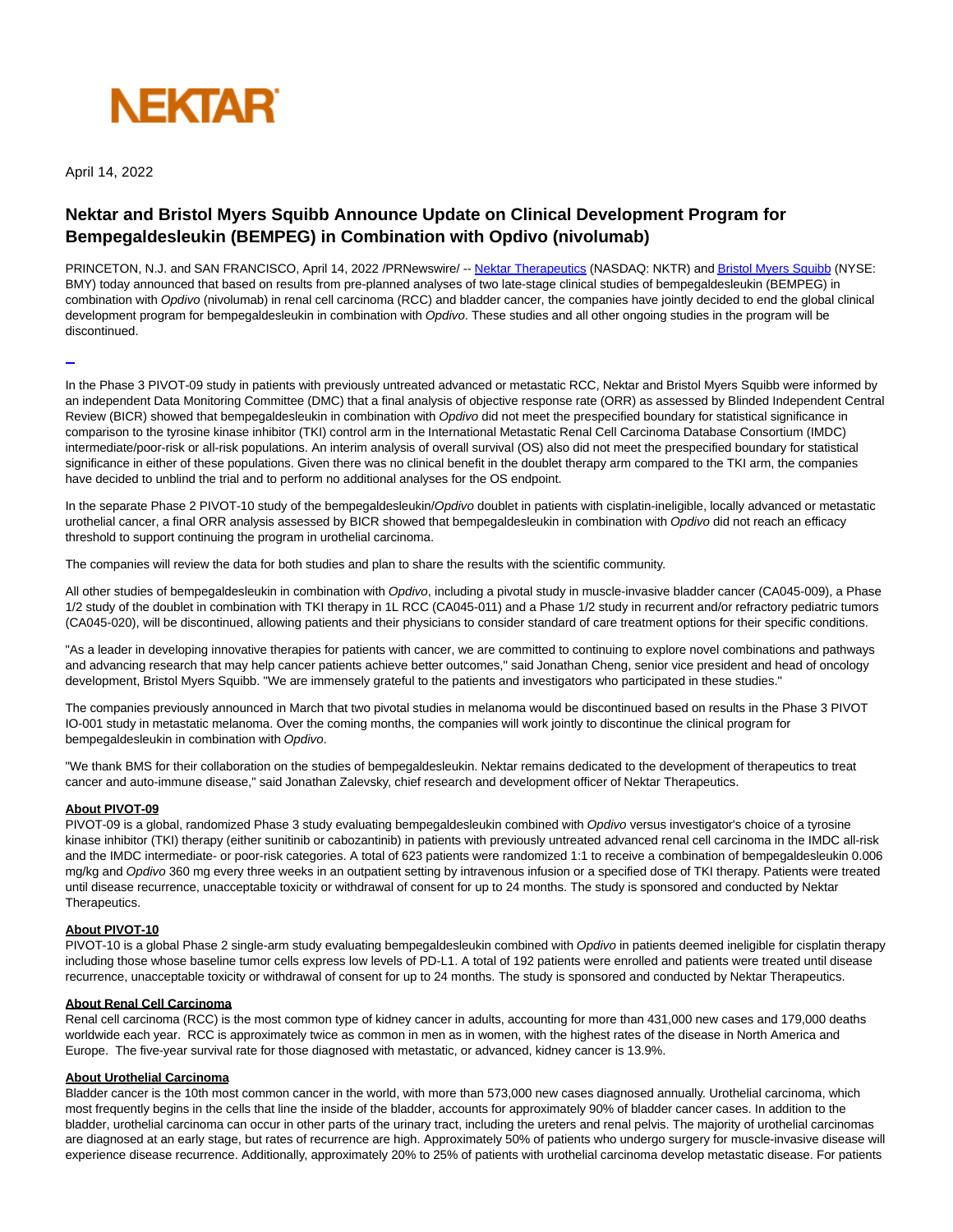with metastatic cancer, the prognosis is poor, with a median overall survival of approximately 12 to 14 months when treated with systemic therapy. The poor durability of responses in the first-line setting presents a major challenge in the treatment of metastatic disease, and there are limited treatment options in the second-line setting for patients with advanced urothelial carcinoma.

## **Bristol Myers Squibb: Creating a Better Future for People with Cancer**

Bristol Myers Squibb is inspired by a single vision — transforming patients' lives through science. The goal of the company's cancer research is to deliver medicines that offer each patient a better, healthier life and to make cure a possibility. Building on a legacy across a broad range of cancers that have changed survival expectations for many, Bristol Myers Squibb researchers are exploring new frontiers in personalized medicine, and through innovative digital platforms, are turning data into insights that sharpen their focus. Deep scientific expertise, cutting-edge capabilities and discovery platforms enable the company to look at cancer from every angle. Cancer can have a relentless grasp on many parts of a patient's life, and Bristol Myers Squibb is committed to taking actions to address all aspects of care, from diagnosis to survivorship. Because as a leader in cancer care, Bristol Myers Squibb is working to empower all people with cancer to have a better future.

#### **About Opdivo**

Opdivo is a programmed death-1 (PD-1) immune checkpoint inhibitor that is designed to uniquely harness the body's own immune system to help restore anti-tumor immune response. By harnessing the body's own immune system to fight cancer, Opdivo has become an important treatment option across multiple cancers.

Opdivo's leading global development program is based on Bristol Myers Squibb's scientific expertise in the field of Immuno-Oncology, and includes a broad range of clinical trials across all phases, including Phase 3, in a variety of tumor types. To date, the Opdivo clinical development program has treated more than 35,000 patients. The Opdivo trials have contributed to gaining a deeper understanding of the potential role of biomarkers in patient care, particularly regarding how patients may benefit from Opdivo across the continuum of PD-L1 expression.

In July 2014, Opdivo was the first PD-1 immune checkpoint inhibitor to receive regulatory approval anywhere in the world. Opdivo is currently approved in more than 65 countries, including the United States, the European Union, Japan and China. In October 2015, the Company's Opdivo and Yervoy combination regimen was the first Immuno-Oncology to receive regulatory approval for the treatment of metastatic melanoma and is currently approved in more than 50 countries, including the United States and the European Union.

## **INDICATIONS**

OPDIVO<sup>®</sup> (nivolumab), as a single agent, is indicated for the treatment of adult patients with unresectable or metastatic melanoma.

OPDIVO<sup>®</sup> (nivolumab), in combination with YERVOY<sup>®</sup> (ipilimumab), is indicated for the treatment of adult patients with unresectable or metastatic melanoma.

 $OPDIVO<sup>®</sup>$  (nivolumab) is indicated for the adjuvant treatment of adult patients with melanoma with involvement of lymph nodes or metastatic disease who have undergone complete resection.

 $OPDIVO<sup>®</sup>$  (nivolumab), in combination with platinum-doublet chemotherapy, is indicated as neoadjuvant treatment of adult patients with resectable (tumors ≥4 cm or node positive) non-small cell lung cancer (NSCLC).

 $OPDIVO<sup>®</sup>$  (nivolumab), in combination with YERVOY<sup>®</sup> (ipilimumab), is indicated for the first-line treatment of adult patients with metastatic non-small cell lung cancer (NSCLC) whose tumors express PD-L1 (≥1%) as determined by an FDA-approved test, with no EGFR or ALK genomic tumor aberrations.

OPDIVO<sup>®</sup> (nivolumab), in combination with YERVOY<sup>®</sup> (ipilimumab) and 2 cycles of platinum-doublet chemotherapy, is indicated for the first-line treatment of adult patients with metastatic or recurrent non-small cell lung cancer (NSCLC), with no EGFR or ALK genomic tumor aberrations.

OPDIVO<sup>®</sup> (nivolumab) is indicated for the treatment of adult patients with metastatic non-small cell lung cancer (NSCLC) with progression on or after platinum-based chemotherapy. Patients with EGFR or ALK genomic tumor aberrations should have disease progression on FDA-approved therapy for these aberrations prior to receiving OPDIVO.

OPDIVO<sup>®</sup> (nivolumab), in combination with YERVOY<sup>®</sup> (ipilimumab), is indicated for the first-line treatment of adult patients with unresectable malignant pleural mesothelioma (MPM).

OPDIVO<sup>®</sup> (nivolumab), in combination with YERVOY<sup>®</sup> (ipilimumab), is indicated for the first-line treatment of adult patients with intermediate or poor risk advanced renal cell carcinoma (RCC).

 $OPDIVO<sup>®</sup>$  (nivolumab), in combination with cabozantinib, is indicated for the first-line treatment of adult patients with advanced renal cell carcinoma (RCC).

 $OPDIVO<sup>®</sup>$  (nivolumab) is indicated for the treatment of adult patients with advanced renal cell carcinoma (RCC) who have received prior anti-angiogenic therapy.

OPDIVO<sup>®</sup> (nivolumab) is indicated for the treatment of adult patients with classical Hodgkin lymphoma (cHL) that has relapsed or progressed after autologous hematopoietic stem cell transplantation (HSCT) and brentuximab vedotin or after 3 or more lines of systemic therapy that includes autologous HSCT. This indication is approved under accelerated approval based on overall response rate. Continued approval for this indication may be contingent upon verification and description of clinical benefit in confirmatory trials.

 $OPDIVO<sup>®</sup>$  (nivolumab) is indicated for the treatment of adult patients with recurrent or metastatic squamous cell carcinoma of the head and neck (SCCHN) with disease progression on or after platinum-based therapy.

OPDIVO<sup>®</sup> (nivolumab) is indicated for the treatment of adult patients with locally advanced or metastatic urothelial carcinoma who have disease progression during or following platinum-containing chemotherapy or have disease progression within 12 months of neoadjuvant or adjuvant treatment with platinum-containing chemotherapy.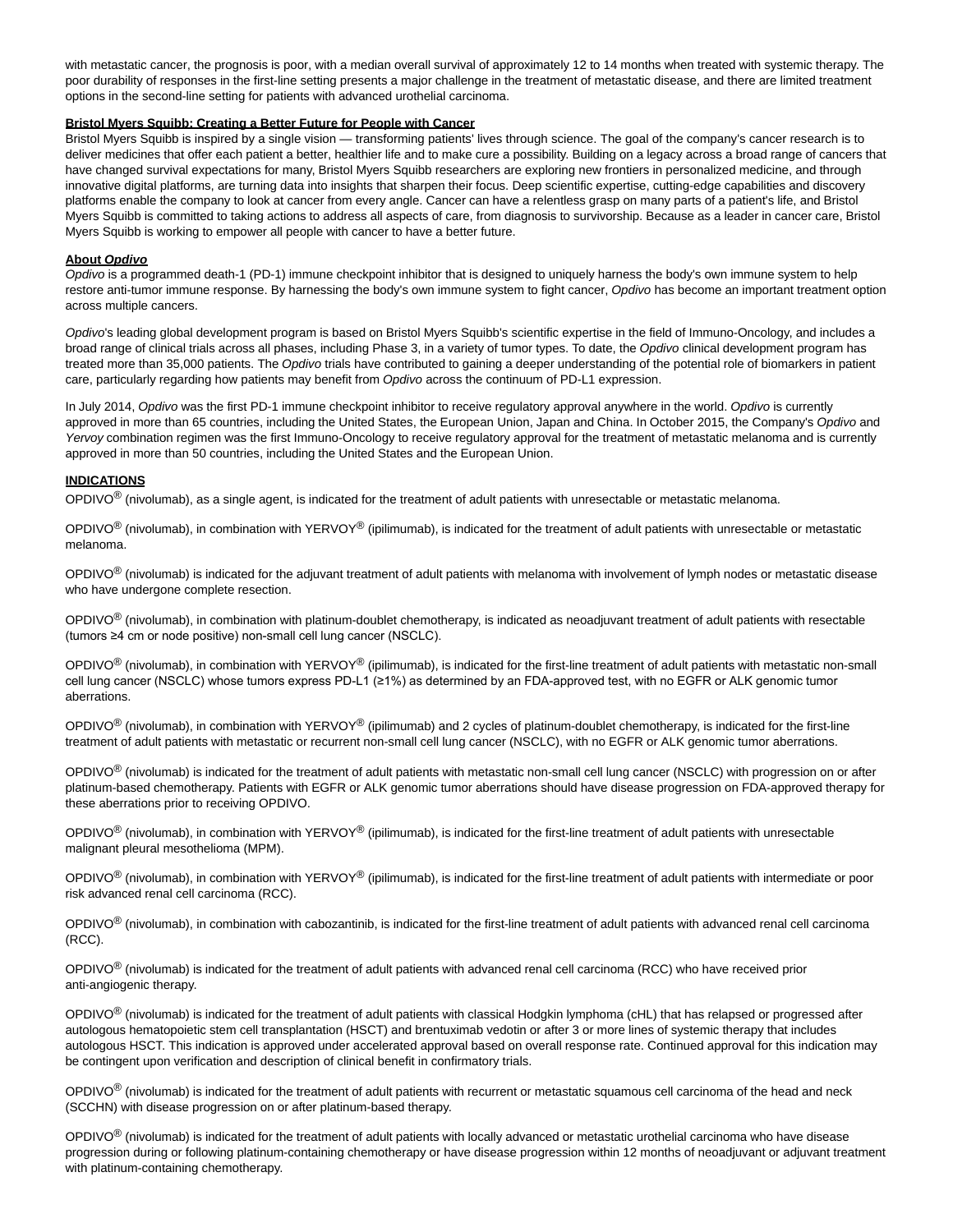OPDIVO<sup>®</sup> (nivolumab), as a single agent, is indicated for the adjuvant treatment of adult patients with urothelial carcinoma (UC) who are at high risk of recurrence after undergoing radical resection of UC.

OPDIVO<sup>®</sup> (nivolumab), as a single agent, is indicated for the treatment of adult and pediatric (12 years and older) patients with microsatellite instability-high (MSI-H) or mismatch repair deficient (dMMR) metastatic colorectal cancer (CRC) that has progressed following treatment with a fluoropyrimidine, oxaliplatin, and irinotecan. This indication is approved under accelerated approval based on overall response rate and duration of response. Continued approval for this indication may be contingent upon verification and description of clinical benefit in confirmatory trials.

OPDIVO<sup>®</sup> (nivolumab), in combination with YERVOY<sup>®</sup> (ipilimumab), is indicated for the treatment of adults and pediatric patients 12 years and older with microsatellite instability-high (MSI-H) or mismatch repair deficient (dMMR) metastatic colorectal cancer (CRC) that has progressed following treatment with a fluoropyrimidine, oxaliplatin, and irinotecan. This indication is approved under accelerated approval based on overall response rate and duration of response. Continued approval for this indication may be contingent upon verification and description of clinical benefit in confirmatory trials.

OPDIVO<sup>®</sup> (nivolumab), in combination with YERVOY<sup>®</sup> (ipilimumab), is indicated for the treatment of adult patients with hepatocellular carcinoma (HCC) who have been previously treated with sorafenib. This indication is approved under accelerated approval based on overall response rate and duration of response. Continued approval for this indication may be contingent upon verification and description of clinical benefit in the confirmatory trials.

 $OPDIVO<sup>®</sup>$  (nivolumab) is indicated for the treatment of adult patients with unresectable advanced, recurrent or metastatic esophageal squamous cell carcinoma (ESCC) after prior fluoropyrimidine- and platinum-based chemotherapy.

 $OPDIVO<sup>®</sup>$  (nivolumab) is indicated for the adjuvant treatment of completely resected esophageal or gastroesophageal junction cancer with residual pathologic disease in adult patients who have received neoadjuvant chemoradiotherapy (CRT).

OPDIVO<sup>®</sup> (nivolumab), in combination with fluoropyrimidine- and platinum- containing chemotherapy, is indicated for the treatment of adult patients with advanced or metastatic gastric cancer, gastroesophageal junction cancer, and esophageal adenocarcinoma.

## **IMPORTANT SAFETY INFORMATION**

## **Severe and Fatal Immune-Mediated Adverse Reactions**

Immune-mediated adverse reactions listed herein may not include all possible severe and fatal immune-mediated adverse reactions.

Immune-mediated adverse reactions, which may be severe or fatal, can occur in any organ system or tissue. While immune-mediated adverse reactions usually manifest during treatment, they can also occur after discontinuation of OPDIVO or YERVOY. Early identification and management are essential to ensure safe use of OPDIVO and YERVOY. Monitor for signs and symptoms that may be clinical manifestations of underlying immunemediated adverse reactions. Evaluate clinical chemistries including liver enzymes, creatinine, adrenocorticotropic hormone (ACTH) level, and thyroid function at baseline and periodically during treatment with OPDIVO and before each dose of YERVOY. In cases of suspected immune-mediated adverse reactions, initiate appropriate workup to exclude alternative etiologies, including infection. Institute medical management promptly, including specialty consultation as appropriate.

Withhold or permanently discontinue OPDIVO and YERVOY depending on severity (please see section 2 Dosage and Administration in the accompanying Full Prescribing Information). In general, if OPDIVO or YERVOY interruption or discontinuation is required, administer systemic corticosteroid therapy (1 to 2 mg/kg/day prednisone or equivalent) until improvement to Grade 1 or less. Upon improvement to Grade 1 or less, initiate corticosteroid taper and continue to taper over at least 1 month. Consider administration of other systemic immunosuppressants in patients whose immune-mediated adverse reactions are not controlled with corticosteroid therapy. Toxicity management guidelines for adverse reactions that do not necessarily require systemic steroids (e.g., endocrinopathies and dermatologic reactions) are discussed below.

### Immune-Mediated Pneumonitis

OPDIVO and YERVOY can cause immune-mediated pneumonitis. The incidence of pneumonitis is higher in patients who have received prior thoracic radiation. In patients receiving OPDIVO monotherapy, immune- mediated pneumonitis occurred in 3.1% (61/1994) of patients, including Grade 4 (<0.1%), Grade 3 (0.9%), and Grade 2 (2.1%). In patients receiving OPDIVO 1 mg/kg with YERVOY 3 mg/kg every 3 weeks, immune-mediated pneumonitis occurred in 7% (31/456) of patients, including Grade 4 (0.2%), Grade 3 (2.0%), and Grade 2 (4.4%). In patients receiving OPDIVO 3 mg/kg with YERVOY 1 mg/kg every 3 weeks, immune-mediated pneumonitis occurred in 3.9% (26/666) of patients, including Grade 3 (1.4%) and Grade 2 (2.6%). In NSCLC patients receiving OPDIVO 3 mg/kg every 2 weeks with YERVOY 1 mg/kg every 6 weeks, immune-mediated pneumonitis occurred in 9% (50/576) of patients, including Grade 4 (0.5%), Grade 3 (3.5%), and Grade 2 (4.0%). Four patients (0.7%) died due to pneumonitis.

In Checkmate 205 and 039, pneumonitis, including interstitial lung disease, occurred in 6.0% (16/266) of patients receiving OPDIVO. Immunemediated pneumonitis occurred in 4.9% (13/266) of patients receiving OPDIVO, including Grade 3 (n=1) and Grade 2 (n=12).

## Immune-Mediated Colitis

OPDIVO and YERVOY can cause immune-mediated colitis, which may be fatal. A common symptom included in the definition of colitis was diarrhea. Cytomegalovirus (CMV) infection/reactivation has been reported in patients with corticosteroid-refractory immune-mediated colitis. In cases of corticosteroid-refractory colitis, consider repeating infectious workup to exclude alternative etiologies. In patients receiving OPDIVO monotherapy, immune-mediated colitis occurred in 2.9% (58/1994) of patients, including Grade 3 (1.7%) and Grade 2 (1%). In patients receiving OPDIVO 1 mg/kg with YERVOY 3 mg/kg every 3 weeks, immune-mediated colitis occurred in 25% (115/456) of patients, including Grade 4 (0.4%), Grade 3 (14%) and Grade 2 (8%). In patients receiving OPDIVO 3 mg/kg with YERVOY 1 mg/kg every 3 weeks, immune-mediated colitis occurred in 9% (60/666) of patients, including Grade 3 (4.4%) and Grade 2 (3.7%).

## Immune-Mediated Hepatitis and Hepatotoxicity

OPDIVO and YERVOY can cause immune-mediated hepatitis. In patients receiving OPDIVO monotherapy, immune-mediated hepatitis occurred in 1.8% (35/1994) of patients, including Grade 4 (0.2%), Grade 3 (1.3%), and Grade 2 (0.4%). In patients receiving OPDIVO 1 mg/kg with YERVOY 3 mg/kg every 3 weeks, immune- mediated hepatitis occurred in 15% (70/456) of patients, including Grade 4 (2.4%), Grade 3 (11%), and Grade 2 (1.8%). In patients receiving OPDIVO 3 mg/kg with YERVOY 1 mg/kg every 3 weeks, immune-mediated hepatitis occurred in 7% (48/666) of patients,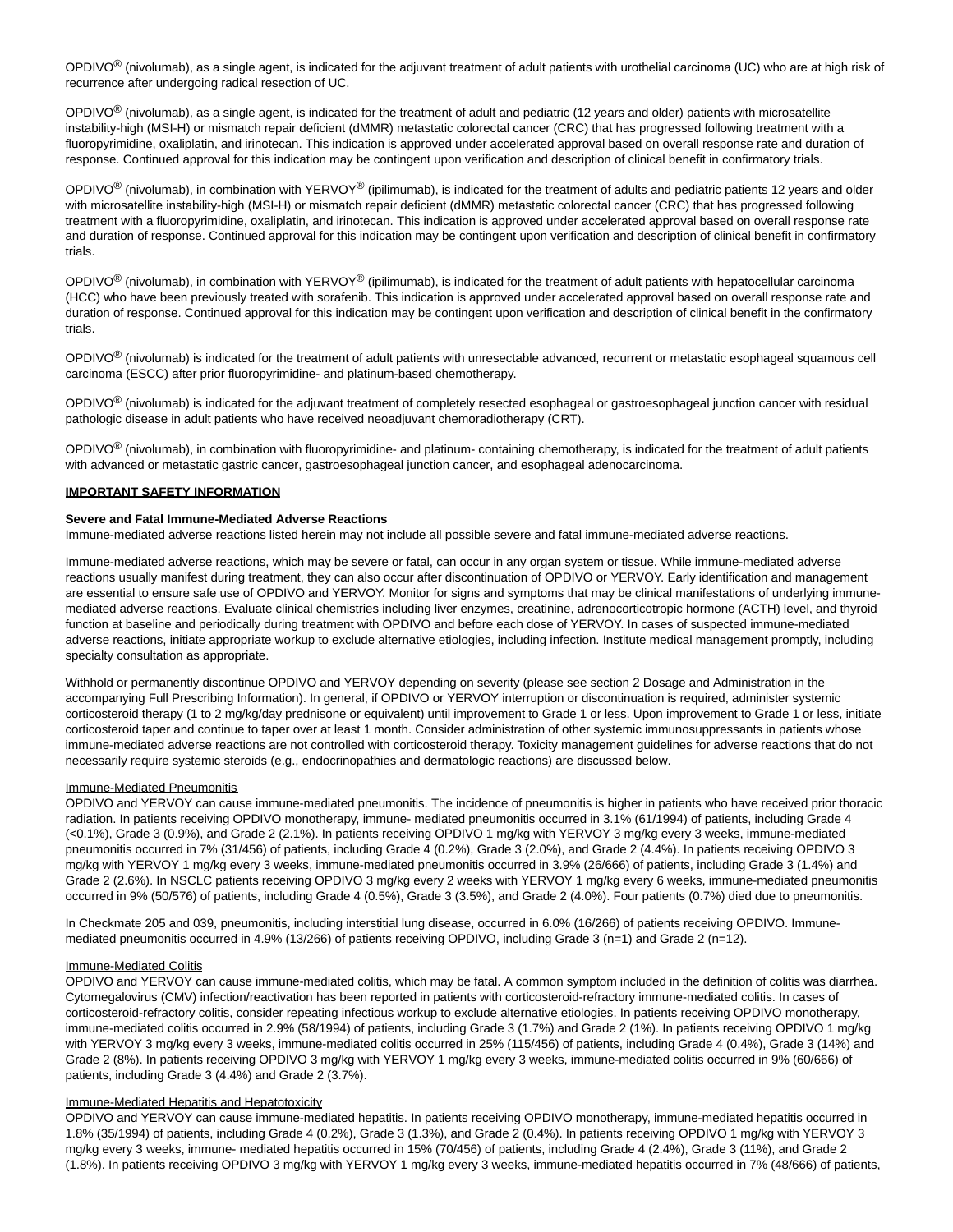including Grade 4 (1.2%), Grade 3 (4.9%), and Grade 2 (0.4%).

OPDIVO in combination with cabozantinib can cause hepatic toxicity with higher frequencies of Grade 3 and 4 ALT and AST elevations compared to OPDIVO alone. Consider more frequent monitoring of liver enzymes as compared to when the drugs are administered as single agents. In patients receiving OPDIVO and cabozantinib, Grades 3 and 4 increased ALT or AST were seen in 11% of patients.

## Immune-Mediated Endocrinopathies

OPDIVO and YERVOY can cause primary or secondary adrenal insufficiency, immune-mediated hypophysitis, immune-mediated thyroid disorders, and Type 1 diabetes mellitus, which can present with diabetic ketoacidosis. Withhold OPDIVO and YERVOY depending on severity (please see section 2 Dosage and Administration in the accompanying Full Prescribing Information). For Grade 2 or higher adrenal insufficiency, initiate symptomatic treatment, including hormone replacement as clinically indicated. Hypophysitis can present with acute symptoms associated with mass effect such as headache, photophobia, or visual field defects. Hypophysitis can cause hypopituitarism; initiate hormone replacement as clinically indicated. Thyroiditis can present with or without endocrinopathy. Hypothyroidism can follow hyperthyroidism; initiate hormone replacement or medical management as clinically indicated. Monitor patients for hyperglycemia or other signs and symptoms of diabetes; initiate treatment with insulin as clinically indicated.

In patients receiving OPDIVO monotherapy, adrenal insufficiency occurred in 1% (20/1994), including Grade 3 (0.4%) and Grade 2 (0.6%). In patients receiving OPDIVO 1 mg/kg with YERVOY 3 mg/kg every 3 weeks, adrenal insufficiency occurred in 8% (35/456), including Grade 4 (0.2%), Grade 3 (2.4%), and Grade 2 (4.2%). In patients receiving OPDIVO 3 mg/kg with YERVOY 1 mg/kg every 3 weeks, adrenal insufficiency occurred in 7% (48/666) of patients, including Grade 4 (0.3%), Grade 3 (2.5%), and Grade 2 (4.1%). In patients receiving OPDIVO and cabozantinib, adrenal insufficiency occurred in 4.7% (15/320) of patients, including Grade 3 (2.2%) and Grade 2 (1.9%). In patients receiving OPDIVO 1 mg/kg with YERVOY 3 mg/kg every 3 weeks, adrenal insufficiency occurred in 8% (35/456), including Grade 4 (0.2%), Grade 3 (2.4%), and Grade 2 (4.2%). In patients receiving OPDIVO 3 mg/kg with YERVOY 1 mg/kg every 3 weeks, adrenal insufficiency occurred in 7% (48/666) of patients, including Grade 4 (0.3%), Grade 3 (2.5%), and Grade 2 (4.1%). In patients receiving OPDIVO and cabozantinib, adrenal insufficiency occurred in 4.7% (15/320) of patients, including Grade 3 (2.2%) and Grade 2 (1.9%).

In patients receiving OPDIVO monotherapy, hypophysitis occurred in 0.6% (12/1994) of patients, including Grade 3 (0.2%) and Grade 2 (0.3%). In patients receiving OPDIVO 1 mg/kg with YERVOY 3 mg/kg every 3 weeks, hypophysitis occurred in 9% (42/456), including Grade 3 (2.4%) and Grade 2 (6%). In patients receiving OPDIVO 3 mg/kg with YERVOY 1 mg/kg every 3 weeks, hypophysitis occurred in 4.4% (29/666) of patients, including Grade 4 (0.3%), Grade 3 (2.4%), and Grade 2 (0.9%).

In patients receiving OPDIVO monotherapy, thyroiditis occurred in 0.6% (12/1994) of patients, including Grade 2 (0.2%). In patients receiving OPDIVO 3 mg/kg with YERVOY 1 mg/kg every 3 weeks, thyroiditis occurred in 2.7% (22/666) of patients, including Grade 3 (4.5%) and Grade 2 (2.2%).

In patients receiving OPDIVO monotherapy, hyperthyroidism occurred in 2.7% (54/1994) of patients, including Grade 3 (<0.1%) and Grade 2 (1.2%). In patients receiving OPDIVO 1 mg/kg with YERVOY 3 mg/kg every 3 weeks, hyperthyroidism occurred in 9% (42/456) of patients, including Grade 3 (0.9%) and Grade 2 (4.2%). In patients receiving OPDIVO 3 mg/kg with YERVOY 1 mg/kg every 3 weeks, hyperthyroidism occurred in 12% (80/666) of patients, including Grade 3 (0.6%) and Grade 2 (4.5%).

In patients receiving OPDIVO monotherapy, hypothyroidism occurred in 8% (163/1994) of patients, including Grade 3 (0.2%) and Grade 2 (4.8%). In patients receiving OPDIVO 1 mg/kg with YERVOY 3 mg/kg every 3 weeks, hypothyroidism occurred in 20% (91/456) of patients, including Grade 3 (0.4%) and Grade 2 (11%). In patients receiving OPDIVO 3 mg/kg with YERVOY 1 mg/kg every 3 weeks, hypothyroidism occurred in 18% (122/666) of patients, including Grade 3 (0.6%) and Grade 2 (11%).

In patients receiving OPDIVO monotherapy, diabetes occurred in 0.9% (17/1994) of patients, including Grade 3 (0.4%) and Grade 2 (0.3%), and 2 cases of diabetic ketoacidosis. In patients receiving OPDIVO 3 mg/kg with YERVOY 1 mg/kg every 3 weeks, diabetes occurred in 2.7% (15/666) of patients, including Grade 4 (0.6%), Grade 3 (0.3%), and Grade 2 (0.9%).

## Immune-Mediated Nephritis with Renal Dysfunction

OPDIVO and YERVOY can cause immune-mediated nephritis. In patients receiving OPDIVO monotherapy, immune-mediated nephritis and renal dysfunction occurred in 1.2% (23/1994) of patients, including Grade 4 (<0.1%), Grade 3 (0.5%), and Grade 2 (0.6%). In patients receiving OPDIVO 3 mg/kg with YERVOY 1 mg/kg every 3 weeks, immune-mediated nephritis with renal dysfunction occurred in 4.1% (27/666) of patients, including Grade 4 (0.6%), Grade 3 (1.1%), and Grade 2 (2.2%).

## Immune-Mediated Dermatologic Adverse Reactions

OPDIVO can cause immune-mediated rash or dermatitis. Exfoliative dermatitis, including Stevens-Johnson syndrome (SJS), toxic epidermal necrolysis (TEN), and drug rash with eosinophilia and systemic symptoms (DRESS) has occurred with PD-1/PD-L1 blocking antibodies. Topical emollients and/or topical corticosteroids may be adequate to treat mild to moderate nonexfoliative rashes.

YERVOY can cause immune-mediated rash or dermatitis, including bullous and exfoliative dermatitis, SJS, TEN, and DRESS. Topical emollients and/or topical corticosteroids may be adequate to treat mild to moderate non- bullous/exfoliative rashes.

Withhold or permanently discontinue OPDIVO and YERVOY depending on severity (please see section 2 Dosage and Administration in the accompanying Full Prescribing Information).

In patients receiving OPDIVO monotherapy, immune-mediated rash occurred in 9% (171/1994) of patients, including Grade 3 (1.1%) and Grade 2 (2.2%). In patients receiving OPDIVO 1 mg/kg with YERVOY 3 mg/kg every 3 weeks, immune-mediated rash occurred in 28% (127/456) of patients, including Grade 3 (4.8%) and Grade 2 (10%). In patients receiving OPDIVO 3 mg/kg with YERVOY 1 mg/kg every 3 weeks, immune-mediated rash occurred in 16% (108/666) of patients, including Grade 3 (3.5%) and Grade 2 (4.2%).

## Other Immune-Mediated Adverse Reactions

The following clinically significant immune-mediated adverse reactions occurred at an incidence of <1% (unless otherwise noted) in patients who received OPDIVO monotherapy or OPDIVO in combination with YERVOY or were reported with the use of other PD-1/PD-L1 blocking antibodies. Severe or fatal cases have been reported for some of these adverse reactions: cardiac/vascular: myocarditis, pericarditis, vasculitis; nervous system: meningitis, encephalitis, myelitis and demyelination, myasthenic syndrome/myasthenia gravis (including exacerbation), Guillain-Barré syndrome,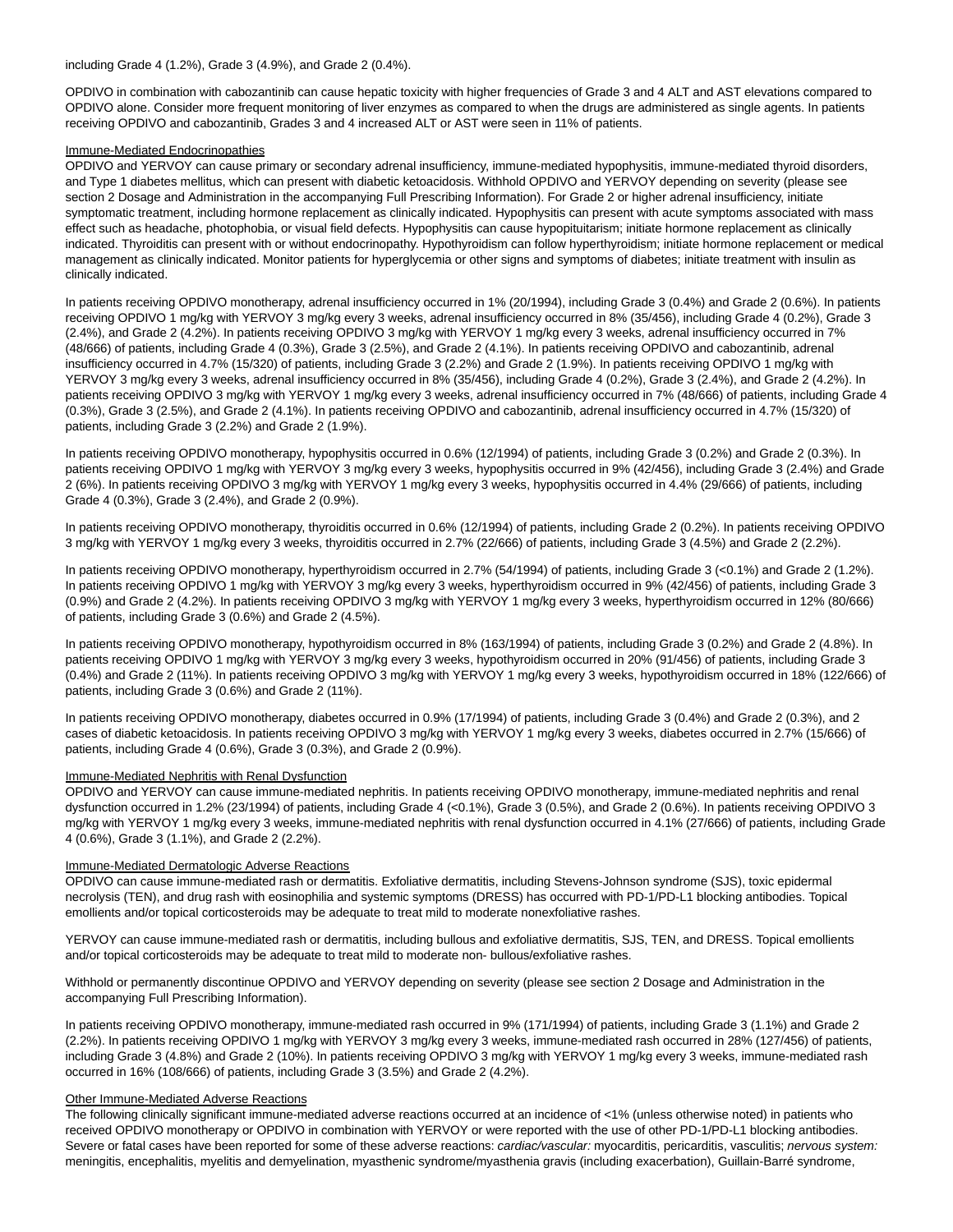nerve paresis, autoimmune neuropathy; ocular: uveitis, iritis, and other ocular inflammatory toxicities can occur; *gastrointestinal:* pancreatitis to include increases in serum amylase and lipase levels, gastritis, duodenitis; musculoskeletal and connective tissue: myositis/polymyositis, rhabdomyolysis, and associated sequelae including renal failure, arthritis, polymyalgia rheumatica; endocrine: hypoparathyroidism; other (hematologic/immune): hemolytic anemia, aplastic anemia, hemophagocytic lymphohistiocytosis (HLH), systemic inflammatory response syndrome, histiocytic necrotizing lymphadenitis (Kikuchi lymphadenitis), sarcoidosis, immune thrombocytopenic purpura, solid organ transplant rejection.

In addition to the immune-mediated adverse reactions listed above, across clinical trials of YERVOY monotherapy or in combination with OPDIVO, the following clinically significant immune-mediated adverse reactions, some with fatal outcome, occurred in <1% of patients unless otherwise specified: nervous system: autoimmune neuropathy (2%), myasthenic syndrome/myasthenia gravis, motor dysfunction; cardiovascular: angiopathy, temporal arteritis; ocular: blepharitis, episcleritis, orbital myositis, scleritis; gastrointestinal: pancreatitis (1.3%); other (hematologic/immune): conjunctivitis, cytopenias (2.5%), eosinophilia (2.1%), erythema multiforme, hypersensitivity vasculitis, neurosensory hypoacusis, psoriasis.

Some ocular IMAR cases can be associated with retinal detachment. Various grades of visual impairment, including blindness, can occur. If uveitis occurs in combination with other immune-mediated adverse reactions, consider a Vogt-Koyanagi-Harada–like syndrome, which has been observed in patients receiving OPDIVO and YERVOY, as this may require treatment with systemic corticosteroids to reduce the risk of permanent vision loss.

## **Infusion-Related Reactions**

OPDIVO and YERVOY can cause severe infusion-related reactions. Discontinue OPDIVO and YERVOY in patients with severe (Grade 3) or life-threatening (Grade 4) infusion-related reactions. Interrupt or slow the rate of infusion in patients with mild (Grade 1) or moderate (Grade 2) infusion-related reactions. In patients receiving OPDIVO monotherapy as a 60-minute infusion, infusion-related reactions occurred in 6.4% (127/1994) of patients. In a separate trial in which patients received OPDIVO monotherapy as a 60-minute infusion or a 30- minute infusion, infusion-related reactions occurred in 2.2% (8/368) and 2.7% (10/369) of patients, respectively. Additionally, 0.5% (2/368) and 1.4% (5/369) of patients, respectively, experienced adverse reactions within 48 hours of infusion that led to dose delay, permanent discontinuation or withholding of OPDIVO. In melanoma patients receiving OPDIVO 1 mg/kg with YERVOY 3 mg/kg every 3 weeks, infusion-related reactions occurred in 2.5% (10/407) of patients. In HCC patients receiving OPDIVO 1 mg/kg with YERVOY 3 mg/kg every 3 weeks, infusion-related reactions occurred in 8% (4/49) of patients. In RCC patients receiving OPDIVO 3 mg/kg with YERVOY 1 mg/kg every 3 weeks, infusion-related reactions occurred in 5.1% (28/547) of patients. In MSI-H/dMMR mCRC patients receiving OPDIVO 3 mg/kg with YERVOY 1 mg/kg every 3 weeks, infusion-related reactions occurred in 4.2% (5/119) of patients. In MPM patients receiving OPDIVO 3 mg/kg every 2 weeks with YERVOY 1 mg/kg every 6 weeks, infusion-related reactions occurred in 12% (37/300) of patients.

#### **Complications of Allogeneic Hematopoietic Stem Cell Transplantation**

Fatal and other serious complications can occur in patients who receive allogeneic hematopoietic stem cell transplantation (HSCT) before or after being treated with OPDIVO or YERVOY. Transplant-related complications include hyperacute graft-versus-host-disease (GVHD), acute GVHD, chronic GVHD, hepatic veno-occlusive disease (VOD) after reduced intensity conditioning, and steroid-requiring febrile syndrome (without an identified infectious cause). These complications may occur despite intervening therapy between OPDIVO or YERVOY and allogeneic HSCT.

Follow patients closely for evidence of transplant-related complications and intervene promptly. Consider the benefit versus risks of treatment with OPDIVO and YERVOY prior to or after an allogeneic HSCT.

#### **Embryo-Fetal Toxicity**

Based on its mechanism of action and findings from animal studies, OPDIVO and YERVOY can cause fetal harm when administered to a pregnant woman. The effects of YERVOY are likely to be greater during the second and third trimesters of pregnancy. Advise pregnant women of the potential risk to a fetus. Advise females of reproductive potential to use effective contraception during treatment with OPDIVO and YERVOY and for at least 5 months after the last dose.

#### **Increased Mortality in Patients with Multiple Myeloma when OPDIVO is Added to a Thalidomide Analogue and Dexamethasone**

In randomized clinical trials in patients with multiple myeloma, the addition of OPDIVO to a thalidomide analogue plus dexamethasone resulted in increased mortality. Treatment of patients with multiple myeloma with a PD-1 or PD-L1 blocking antibody in combination with a thalidomide analogue plus dexamethasone is not recommended outside of controlled clinical trials.

#### **Lactation**

There are no data on the presence of OPDIVO or YERVOY in human milk, the effects on the breastfed child, or the effects on milk production. Because of the potential for serious adverse reactions in breastfed children, advise women not to breastfeed during treatment and for 5 months after the last dose.

#### **Serious Adverse Reactions**

In Checkmate 037, serious adverse reactions occurred in 41% of patients receiving OPDIVO (n=268). Grade 3 and 4 adverse reactions occurred in 42% of patients receiving OPDIVO. The most frequent Grade 3 and 4 adverse drug reactions reported in 2% to <5% of patients receiving OPDIVO were abdominal pain, hyponatremia, increased aspartate aminotransferase, and increased lipase. In Checkmate 066, serious adverse reactions occurred in 36% of patients receiving OPDIVO (n=206). Grade 3 and 4 adverse reactions occurred in 41% of patients receiving OPDIVO. The most frequent Grade 3 and 4 adverse reactions reported in ≥2% of patients receiving OPDIVO were gamma-glutamyltransferase increase (3.9%) and diarrhea (3.4%). In Checkmate 067, serious adverse reactions (74% and 44%), adverse reactions leading to permanent discontinuation (47% and 18%) or to dosing delays (58% and 36%), and Grade 3 or 4 adverse reactions (72% and 51%) all occurred more frequently in the OPDIVO plus YERVOY arm (n=313) relative to the OPDIVO arm (n=313). The most frequent (≥10%) serious adverse reactions in the OPDIVO plus YERVOY arm and the OPDIVO arm, respectively, were diarrhea (13% and 2.2%), colitis (10% and 1.9%), and pyrexia (10% and 1.0%). In Checkmate 238, serious adverse reactions occurred in 18% of patients receiving OPDIVO (n=452). Grade 3 or 4 adverse reactions occurred in 25% of OPDIVO-treated patients (n=452). The most frequent Grade 3 and 4 adverse reactions reported in ≥2% of OPDIVO-treated patients were diarrhea and increased lipase and amylase. In Checkmate 816, serious adverse reactions occurred in 30% of patients (n=176) who were treated with OPDIVO in combination with platinum-doublet chemotherapy. Serious adverse reactions in >2% included pneumonia and vomiting. No fatal adverse reactions occurred in patients who received OPDIVO in combination with platinum-doublet chemotherapy. In Checkmate 227, serious adverse reactions occurred in 58% of patients (n=576). The most frequent (≥2%) serious adverse reactions were pneumonia, diarrhea/colitis, pneumonitis, hepatitis, pulmonary embolism, adrenal insufficiency, and hypophysitis. Fatal adverse reactions occurred in 1.7% of patients; these included events of pneumonitis (4 patients), myocarditis, acute kidney injury, shock, hyperglycemia, multi-system organ failure, and renal failure. In Checkmate 9LA, serious adverse reactions occurred in 57% of patients (n=358). The most frequent (>2%) serious adverse reactions were pneumonia, diarrhea, febrile neutropenia, anemia, acute kidney injury,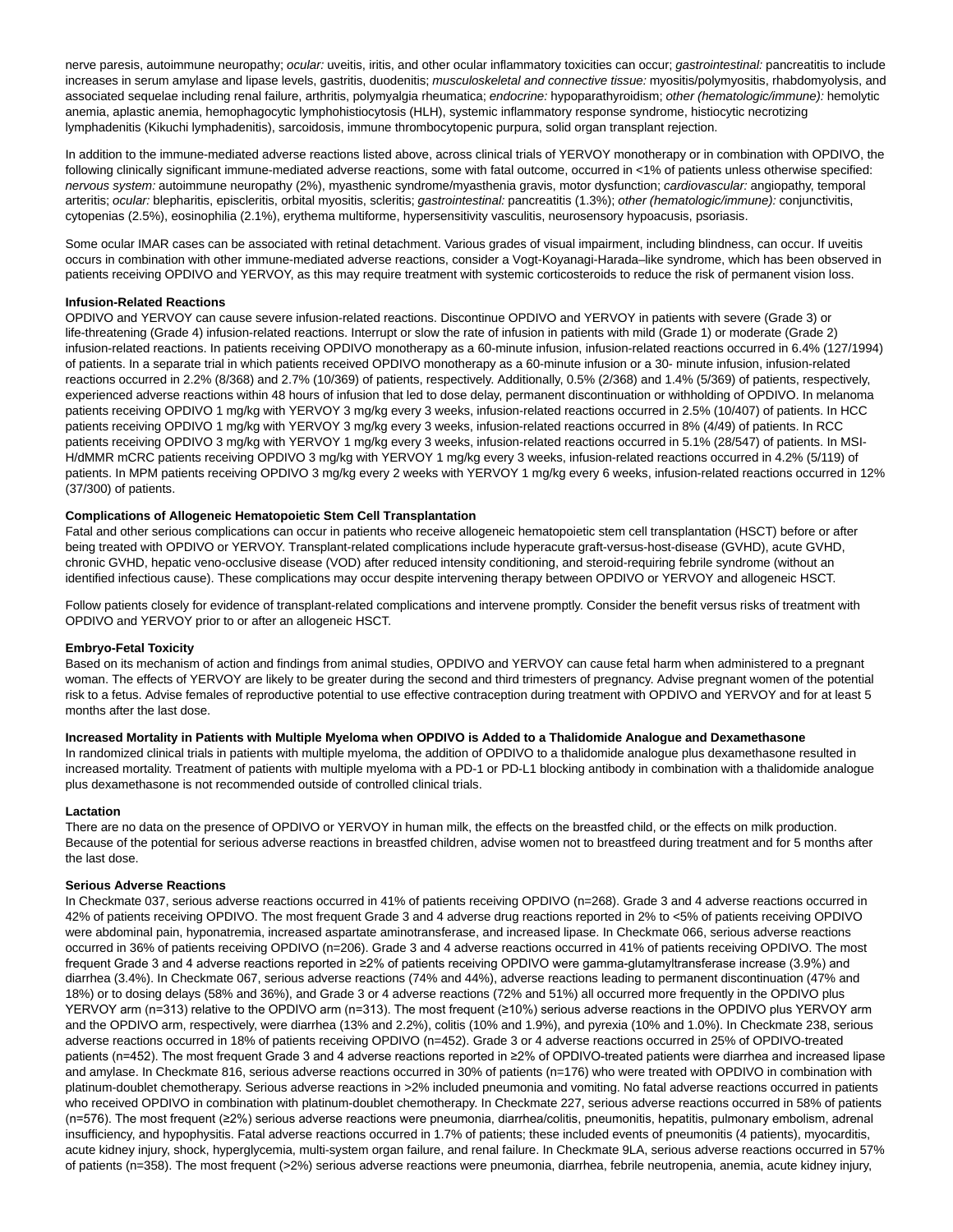musculoskeletal pain, dyspnea, pneumonitis, and respiratory failure. Fatal adverse reactions occurred in 7 (2%) patients, and included hepatic toxicity, acute renal failure, sepsis, pneumonitis, diarrhea with hypokalemia, and massive hemoptysis in the setting of thrombocytopenia. In Checkmate 017 and 057, serious adverse reactions occurred in 46% of patients receiving OPDIVO (n=418). The most frequent serious adverse reactions reported in ≥2% of patients receiving OPDIVO were pneumonia, pulmonary embolism, dyspnea, pyrexia, pleural effusion, pneumonitis, and respiratory failure. In Checkmate 057, fatal adverse reactions occurred; these included events of infection (7 patients, including one case of Pneumocystis jirovecii pneumonia), pulmonary embolism (4 patients), and limbic encephalitis (1 patient). In Checkmate 743, serious adverse reactions occurred in 54% of patients receiving OPDIVO plus YERVOY. The most frequent serious adverse reactions reported in ≥2% of patients were pneumonia, pyrexia, diarrhea, pneumonitis, pleural effusion, dyspnea, acute kidney injury, infusion-related reaction, musculoskeletal pain, and pulmonary embolism. Fatal adverse reactions occurred in 4 (1.3%) patients and included pneumonitis, acute heart failure, sepsis, and encephalitis. In Checkmate 214, serious adverse reactions occurred in 59% of patients receiving OPDIVO plus YERVOY (n=547). The most frequent serious adverse reactions reported in ≥2% of patients were diarrhea, pyrexia, pneumonia, pneumonitis, hypophysitis, acute kidney injury, dyspnea, adrenal insufficiency, and colitis. In Checkmate 9ER, serious adverse reactions occurred in 48% of patients receiving OPDIVO and cabozantinib (n=320). The most frequent serious adverse reactions reported in ≥2% of patients were diarrhea, pneumonia, pneumonitis, pulmonary embolism, urinary tract infection, and hyponatremia. Fatal intestinal perforations occurred in 3 (0.9%) patients. In Checkmate 025, serious adverse reactions occurred in 47% of patients receiving OPDIVO (n=406). The most frequent serious adverse reactions reported in ≥2% of patients were acute kidney injury, pleural effusion, pneumonia, diarrhea, and hypercalcemia. In Checkmate 205 and 039, adverse reactions leading to discontinuation occurred in 7% and dose delays due to adverse reactions occurred in 34% of patients (n=266). Serious adverse reactions occurred in 26% of patients. The most frequent serious adverse reactions reported in ≥1% of patients were pneumonia, infusion-related reaction, pyrexia, colitis or diarrhea, pleural effusion, pneumonitis, and rash. Eleven patients died from causes other than disease progression: 3 from adverse reactions within 30 days of the last OPDIVO dose, 2 from infection 8 to 9 months after completing OPDIVO, and 6 from complications of allogeneic HSCT. In Checkmate 141, serious adverse reactions occurred in 49% of patients receiving OPDIVO (n=236). The most frequent serious adverse reactions reported in ≥2% of patients receiving OPDIVO were pneumonia, dyspnea, respiratory failure, respiratory tract infection, and sepsis. In Checkmate 275, serious adverse reactions occurred in 54% of patients receiving OPDIVO (n=270). The most frequent serious adverse reactions reported in ≥2% of patients receiving OPDIVO were urinary tract infection, sepsis, diarrhea, small intestine obstruction, and general physical health deterioration. In Checkmate 274, serious adverse reactions occurred in 30% of patients receiving OPDIVO (n=351). The most frequent serious adverse reaction reported in ≥2% of patients receiving OPDIVO was urinary tract infection. Fatal adverse reactions occurred in 1% of patients; these included events of pneumonitis (0.6%). In Checkmate 142 in MSI-H/dMMR mCRC patients receiving OPDIVO with YERVOY (n=119), serious adverse reactions occurred in 47% of patients. The most frequent serious adverse reactions reported in ≥2% of patients were colitis/diarrhea, hepatic events, abdominal pain, acute kidney injury, pyrexia, and dehydration. In Checkmate 040, serious adverse reactions occurred in 59% of patients receiving OPDIVO with YERVOY (n=49). Serious adverse reactions reported in ≥4% of patients were pyrexia, diarrhea, anemia, increased AST, adrenal insufficiency, ascites, esophageal varices hemorrhage, hyponatremia, increased blood bilirubin, and pneumonitis. In Attraction-3, serious adverse reactions occurred in 38% of patients receiving OPDIVO (n=209). Serious adverse reactions reported in ≥2% of patients who received OPDIVO were pneumonia, esophageal fistula, interstitial lung disease, and pyrexia. The following fatal adverse reactions occurred in patients who received OPDIVO: interstitial lung disease or pneumonitis (1.4%), pneumonia (1.0%), septic shock (0.5%), esophageal fistula (0.5%), gastrointestinal hemorrhage (0.5%), pulmonary embolism (0.5%), and sudden death (0.5%). In Checkmate 577, serious adverse reactions occurred in 33% of patients receiving OPDIVO (n=532). A serious adverse reaction reported in ≥2% of patients who received OPDIVO was pneumonitis. A fatal reaction of myocardial infarction occurred in one patient who received OPDIVO. In Checkmate 649, serious adverse reactions occurred in 52% of patients treated with OPDIVO in combination with chemotherapy (n=782). The most frequent serious adverse reactions reported in ≥2% of patients treated with OPDIVO in combination with chemotherapy were vomiting (3.7%), pneumonia (3.6%), anemia (3.6%), pyrexia (2.8%), diarrhea (2.7%), febrile neutropenia (2.6%), and pneumonitis (2.4%). Fatal adverse reactions occurred in 16 (2.0%) patients who were treated with OPDIVO in combination with chemotherapy; these included pneumonitis (4 patients), febrile neutropenia (2 patients), stroke (2 patients), gastrointestinal toxicity, intestinal mucositis, septic shock, pneumonia, infection, gastrointestinal bleeding, mesenteric vessel thrombosis, and disseminated intravascular coagulation.

## **Common Adverse Reactions**

In Checkmate 037, the most common adverse reaction (≥20%) reported with OPDIVO (n=268) was rash (21%). In Checkmate 066, the most common adverse reactions (≥20%) reported with OPDIVO (n=206) vs dacarbazine (n=205) were fatigue (49% vs 39%), musculoskeletal pain (32% vs 25%), rash (28% vs 12%), and pruritus (23% vs 12%). In Checkmate 067, the most common (≥20%) adverse reactions in the OPDIVO plus YERVOY arm (n=313) were fatigue (62%), diarrhea (54%), rash (53%), nausea (44%), pyrexia (40%), pruritus (39%), musculoskeletal pain (32%), vomiting (31%), decreased appetite (29%), cough (27%), headache (26%), dyspnea (24%), upper respiratory tract infection (23%), arthralgia (21%), and increased transaminases (25%). In Checkmate 067, the most common (≥20%) adverse reactions in the OPDIVO arm (n=313) were fatigue (59%), rash (40%), musculoskeletal pain (42%), diarrhea (36%), nausea (30%), cough (28%), pruritus (27%), upper respiratory tract infection (22%), decreased appetite (22%), headache (22%), constipation (21%), arthralgia (21%), and vomiting (20%). In Checkmate 238, the most common adverse reactions (≥20%) reported in OPDIVO- treated patients (n=452) vs ipilimumab-treated patients (n=453) were fatigue (57% vs 55%), diarrhea (37% vs 55%), rash (35% vs 47%), musculoskeletal pain (32% vs 27%), pruritus (28% vs 37%), headache (23% vs 31%), nausea (23% vs 28%), upper respiratory infection (22% vs 15%), and abdominal pain (21% vs 23%). The most common immune-mediated adverse reactions were rash (16%), diarrhea/colitis (6%), and hepatitis (3%). In Checkmate 816, the most common (>20%) adverse reactions in the OPDIVO plus chemotherapy arm (n=176) were nausea (38%), constipation (34%), fatigue (26%), decreased appetite (20%), and rash (20%). In Checkmate 227, the most common (≥20%) adverse reactions were fatigue (44%), rash (34%), decreased appetite (31%), musculoskeletal pain (27%), diarrhea/colitis (26%), dyspnea (26%), cough (23%), hepatitis (21%), nausea (21%), and pruritus (21%). In Checkmate 9LA, the most common (>20%) adverse reactions were fatigue (49%), musculoskeletal pain (39%), nausea (32%), diarrhea (31%), rash (30%), decreased appetite (28%), constipation (21%), and pruritus (21%). In Checkmate 017 and 057, the most common adverse reactions (≥20%) in patients receiving OPDIVO (n=418) were fatigue, musculoskeletal pain, cough, dyspnea, and decreased appetite. In Checkmate 743, the most common adverse reactions (≥20%) in patients receiving OPDIVO plus YERVOY were fatigue (43%), musculoskeletal pain (38%), rash (34%), diarrhea (32%), dyspnea (27%), nausea (24%), decreased appetite (24%), cough (23%), and pruritus (21%). In Checkmate 214, the most common adverse reactions (≥20%) reported in patients treated with OPDIVO plus YERVOY (n=547) were fatigue (58%), rash (39%), diarrhea (38%), musculoskeletal pain (37%), pruritus (33%), nausea (30%), cough (28%), pyrexia (25%), arthralgia (23%), decreased appetite (21%), dyspnea (20%), and vomiting (20%). In Checkmate 9ER, the most common adverse reactions (≥20%) in patients receiving OPDIVO and cabozantinib (n=320) were diarrhea (64%), fatigue (51%), hepatotoxicity (44%), palmar-plantar erythrodysaesthesia syndrome (40%), stomatitis (37%), rash (36%), hypertension (36%), hypothyroidism (34%), musculoskeletal pain (33%), decreased appetite (28%), nausea (27%), dysgeusia (24%), abdominal pain (22%), cough (20%) and upper respiratory tract infection (20%). In Checkmate 025, the most common adverse reactions (≥20%) reported in patients receiving OPDIVO (n=406) vs everolimus (n=397) were fatigue (56% vs 57%), cough (34% vs 38%), nausea (28% vs 29%), rash (28% vs 36%), dyspnea (27% vs 31%), diarrhea (25% vs 32%), constipation (23% vs 18%), decreased appetite (23% vs 30%), back pain (21% vs 16%), and arthralgia (20% vs 14%). In Checkmate 205 and 039, the most common adverse reactions (≥20%) reported in patients receiving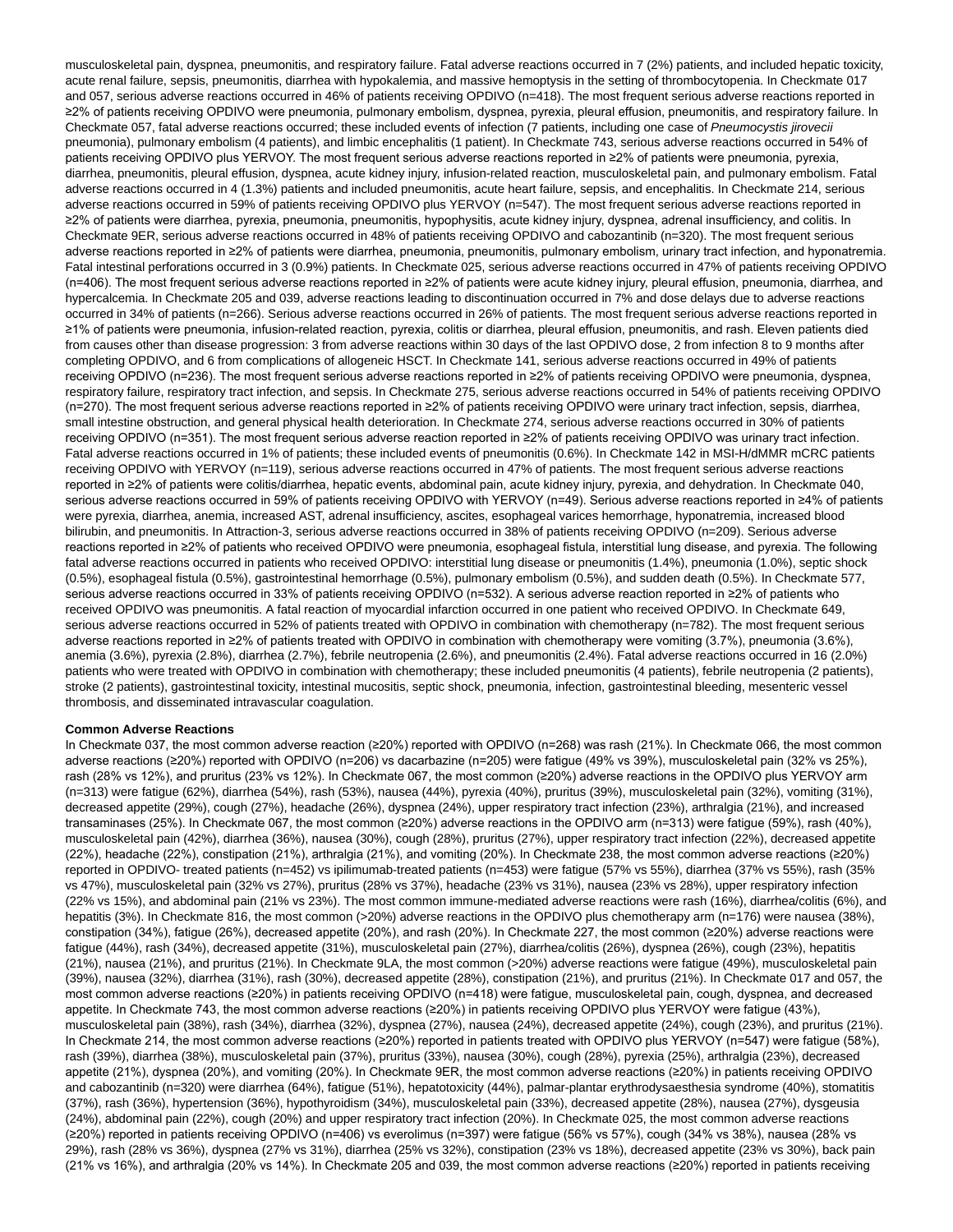OPDIVO (n=266) were upper respiratory tract infection (44%), fatigue (39%), cough (36%), diarrhea (33%), pyrexia (29%), musculoskeletal pain (26%), rash (24%), nausea (20%) and pruritus (20%). In Checkmate 141, the most common adverse reactions (≥10%) in patients receiving OPDIVO (n=236) were cough (14%) and dyspnea (14%) at a higher incidence than investigator's choice. In Checkmate 275, the most common adverse reactions (≥20%) reported in patients receiving OPDIVO (n=270) were fatigue (46%), musculoskeletal pain (30%), nausea (22%), and decreased appetite (22%). In Checkmate 274, the most common adverse reactions (≥20%) reported in patients receiving OPDIVO (n=351) were rash (36%), fatigue (36%), diarrhea (30%), pruritus (30%), musculoskeletal pain (28%), and urinary tract infection (22%). In Checkmate 142 in MSI-H/dMMR mCRC patients receiving OPDIVO as a single agent (n=74), the most common adverse reactions (≥20%) were fatigue (54%), diarrhea (43%), abdominal pain (34%), nausea (34%), vomiting (28%), musculoskeletal pain (28%), cough (26%), pyrexia (24%), rash (23%), constipation (20%), and upper respiratory tract infection (20%). In Checkmate 142 in MSI-H/dMMR mCRC patients receiving OPDIVO with YERVOY (n=119), the most common adverse reactions (≥20%) were fatigue (49%), diarrhea (45%), pyrexia (36%), musculoskeletal pain (36%), abdominal pain (30%), pruritus (28%), nausea (26%), rash (25%), decreased appetite (20%), and vomiting (20%). In Checkmate 040, the most common adverse reactions (≥20%) in patients receiving OPDIVO with YERVOY (n=49), were rash (53%), pruritus (53%), musculoskeletal pain (41%), diarrhea (39%), cough (37%), decreased appetite (35%), fatigue (27%), pyrexia (27%), abdominal pain (22%), headache (22%), nausea (20%), dizziness (20%), hypothyroidism (20%), and weight decreased (20%). In Attraction-3, the most common adverse reactions (≥20%) in OPDIVO-treated patients (n=209) were rash (22%) and decreased appetite (21%). In Checkmate 577, the most common adverse reactions (≥20%) in patients receiving OPDIVO (n=532) were fatigue (34%), diarrhea (29%), nausea (23%), rash (21%), musculoskeletal pain (21%), and cough (20%). In Checkmate 649, the most common adverse reactions (≥20%) in patients treated with OPDIVO in combination with chemotherapy (n=782) were peripheral neuropathy (53%), nausea (48%), fatigue (44%), diarrhea (39%), vomiting (31%), decreased appetite (29%), abdominal pain (27%), constipation (25%), and musculoskeletal pain (20%).

Please see US Full Prescribing Information for **OPDIVO** and **YERVOY**.

## **Clinical Trials and Patient Populations**

Checkmate 037–previously treated metastatic melanoma; Checkmate 066-previously untreated metastatic melanoma; Checkmate 067–previously untreated metastatic melanoma, as a single agent or in combination with YERVOY; Checkmate 238–adjuvant treatment of melanoma; Checkmate 816–neoadjuvant non-small cell lung cancer, in combination with platinum-doublet chemotherapy; Checkmate 227-previously untreated metastatic non-small cell lung cancer, in combination with YERVOY; Checkmate 9LA–previously untreated recurrent or metastatic non-small cell lung cancer in combination with YERVOY and 2 cycles of platinum-doublet chemotherapy by histology; Checkmate 017–second-line treatment of metastatic squamous non-small cell lung cancer; Checkmate 057–second-line treatment of metastatic non-squamous non-small cell lung cancer; Checkmate 743–previously untreated unresectable malignant pleural mesothelioma, in combination with YERVOY; Checkmate 214–previously untreated renal cell carcinoma, in combination with YERVOY; Checkmate 9ER–previously untreated renal cell carcinoma, in combination with cabozantinib; Checkmate 025–previously treated renal cell carcinoma; Checkmate 205/039–classical Hodgkin lymphoma; Checkmate 141–recurrent or metastatic squamous cell carcinoma of the head and neck; Checkmate 275–previously treated advanced or metastatic urothelial carcinoma; Checkmate 274–adjuvant treatment of urothelial carcinoma; Checkmate 142– MSI-H or dMMR metastatic colorectal cancer, as a single agent or in combination with YERVOY; Checkmate 142–MSI-H or dMMR metastatic colorectal cancer, as a single agent or in combination with YERVOY; Checkmate 040–hepatocellular carcinoma, in combination with YERVOY; Attraction-3–esophageal squamous cell carcinoma; Checkmate 577–adjuvant treatment of esophageal or gastroesophageal junction cancer; Checkmate 649– previously untreated advanced or metastatic gastric or gastroesophageal junction or esophageal adenocarcinoma

## **About the Bristol Myers Squibb and Ono Pharmaceutical Collaboration**

In 2011, through a collaboration agreement with Ono Pharmaceutical Co., Bristol Myers Squibb expanded its territorial rights to develop and commercialize Opdivo globally, except in Japan, South Korea and Taiwan, where Ono had retained all rights to the compound at the time. On July 23, 2014, Ono and Bristol Myers Squibb further expanded the companies' strategic collaboration agreement to jointly develop and commercialize multiple immunotherapies – as single agents and combination regimens – for patients with cancer in Japan, South Korea and Taiwan.

### **About Bristol Myers Squibb**

Bristol Myers Squibb is a global biopharmaceutical company whose mission is to discover, develop and deliver innovative medicines that help patients prevail over serious diseases. For more information about Bristol Myers Squibb, visit us at **BMS.com** or follow us o[n LinkedIn,](https://c212.net/c/link/?t=0&l=en&o=3506143-1&h=2203342669&u=https%3A%2F%2Fwww.linkedin.com%2Fcompany%2Fbristol-myers-squibb&a=LinkedIn) [Twitter,](https://c212.net/c/link/?t=0&l=en&o=3506143-1&h=920041524&u=http%3A%2F%2Ftwitter.com%2Fbmsnews&a=Twitter) [YouTube,](https://c212.net/c/link/?t=0&l=en&o=3506143-1&h=3959277341&u=https%3A%2F%2Fwww.youtube.com%2Fchannel%2FUCjFf4oKibYrHae2NZ_GPS6g&a=YouTube) [Facebook a](https://c212.net/c/link/?t=0&l=en&o=3506143-1&h=1512814339&u=http%3A%2F%2Fwww.facebook.com%2FBristolMyersSquibb&a=Facebook)n[d Instagram.](https://c212.net/c/link/?t=0&l=en&o=3506143-1&h=203056308&u=https%3A%2F%2Fwww.instagram.com%2Fbristolmyerssquibb%2F&a=Instagram)

Celgene and Juno Therapeutics are wholly owned subsidiaries of Bristol-Myers Squibb Company. In certain countries outside the U.S., due to local laws, Celgene and Juno Therapeutics are referred to as, Celgene, a Bristol Myers Squibb company and Juno Therapeutics, a Bristol Myers Squibb company.

#### **Bristol Myers Squibb Cautionary Statement Regarding Forward-Looking Statements**

This press release contains "forward-looking statements" within the meaning of the Private Securities Litigation Reform Act of 1995 regarding, among other things, the research, development and commercialization of pharmaceutical products. All statements that are not statements of historical facts are, or may be deemed to be, forward-looking statements. Such forward-looking statements are based on current expectations and projections about our future financial results, goals, plans and objectives and involve inherent risks, assumptions and uncertainties, including internal or external factors that could delay, divert or change any of them in the next several years, that are difficult to predict, may be beyond our control and could cause our future financial results, goals, plans and objectives to differ materially from those expressed in, or implied by, the statements. Among other risks, there can be no guarantee that the collaboration with Nektar will progress as contemplated in this release or that NKTR-214, alone or in combination with Opdivo or Opdivo plus Yervoy will receive regulatory approval for the treatment of cancer. No forward-looking statement can be guaranteed. Forwardlooking statements in this press release should be evaluated together with the many risks and uncertainties that affect Bristol Myers Squibb's business and market, particularly those identified in the cautionary statement and risk factors discussion in Bristol Myers Squibb's Annual Report on Form 10-K for the year ended December 31, 2021, as updated by our subsequent Quarterly Reports on Form 10-Q, Current Reports on Form 8-K and other filings with the Securities and Exchange Commission. The forward-looking statements included in this document are made only as of the date of this document and except as otherwise required by applicable law, Bristol Myers Squibb undertakes no obligation to publicly update or revise any forwardlooking statement, whether as a result of new information, future events, changed circumstances or otherwise.

## **Nektar Therapeutics Cautionary Statement Regarding Forward-Looking Statements**

This press release contains forward-looking statements which can be identified by words such as: "will," "may," "plan," "advance" and similar references to future periods. Examples of forward-looking statements include, among others, statements we make regarding the future plans